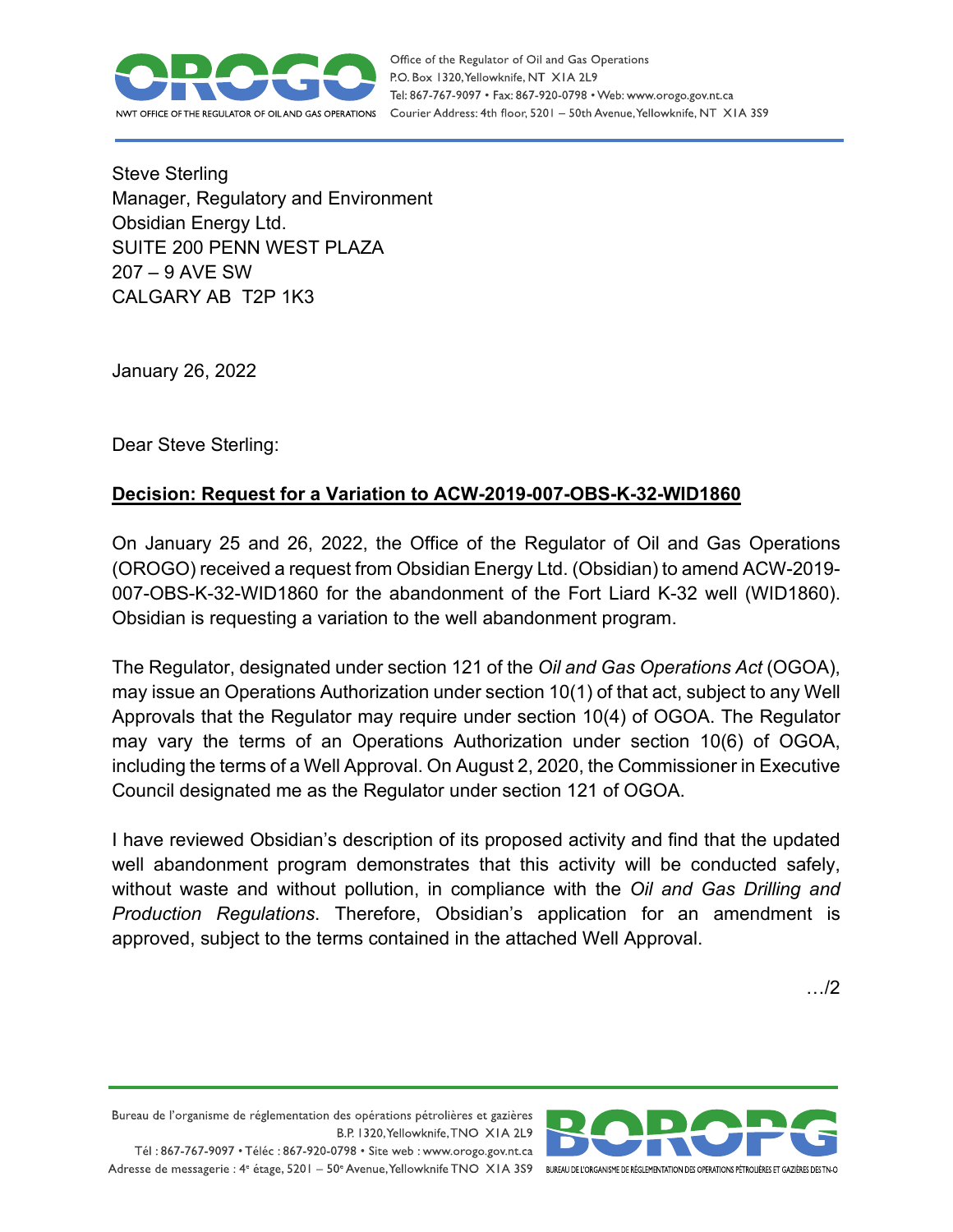Please note that term #5 of the attached Well Approval has been varied in response to Obsidian's updated well abandonment program submitted on January 26, 2022.

Obsidian must post a copy of the attached Well Approval in a clearly visible location at the work site.

Sincerely,

Pauline de Jong Regulator

Encl. Well Approval ACW-2019-007-OBS-K-32-WID1860, variation #1

c. Aaron Smith, Senior Vice President, Development & Operations, Obsidian Cliff Swadling, Senior Director, Production & Operations, Obsidian Craig Langford, Environmental Coordinator, Obsidian regulatory@obsidianenergy.com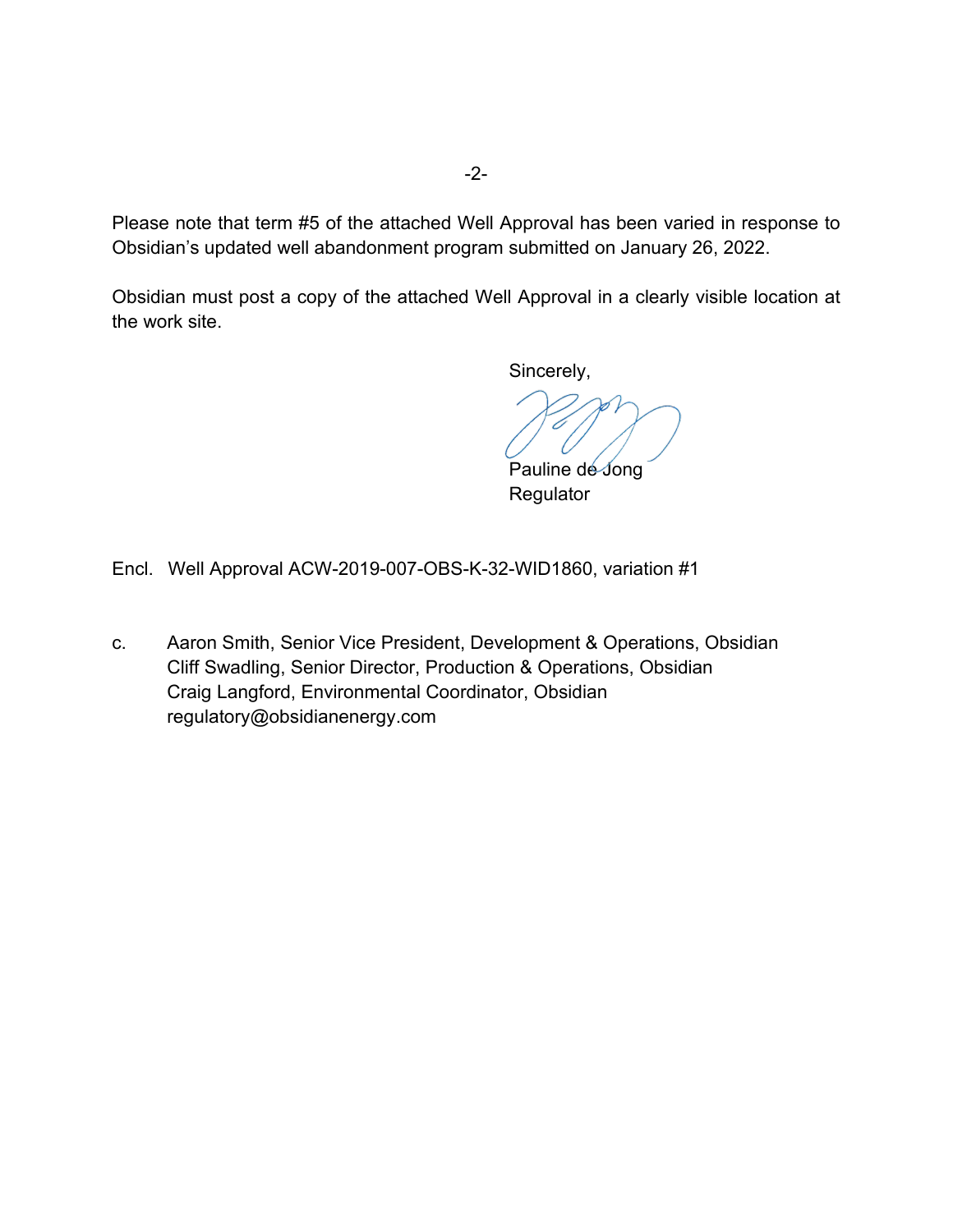

## **WELL APPROVAL**

Subject to the terms listed below, a well approval is granted under Section 10 of the *Oil and Gas Operations Act* and Part 2 of the *Oil and Gas Drilling and Production Regulations* to

| Company Name                                        | <b>Company Operating</b><br>Licence # |
|-----------------------------------------------------|---------------------------------------|
| Obsidian Energy Ltd.                                | NWT-OL-2014-015                       |
| Responsible Officer and Title                       |                                       |
| Steve Sterling, Manager, Regulatory and Environment |                                       |

to proceed with the works and activities described in its October 9, 2020 application and subsequent submissions for

| Type of Work                                      | Settlement Area or<br>Region |
|---------------------------------------------------|------------------------------|
| Well abandonment                                  |                              |
| Scope of Work                                     | Dehcho                       |
| Abandonment of the Fort Liard K-32 Well (WID1860) |                              |

This approval, originally issued on May 10, 2021, has been varied by the Regulator or its delegate under Section 10 of the *Oil and Gas Operations Act*.

This approval is granted under Operations Authorization OA-2019-001-OBS and expires on November 1, 2022.

Dated at Yellowknife, Northwest Territories on January 26, 2022.

| Name of Regulator / Delegate | Signature of Regulator / Delegate |
|------------------------------|-----------------------------------|
| Ms. Pauline de Jong<br>Title |                                   |
| Regulator                    |                                   |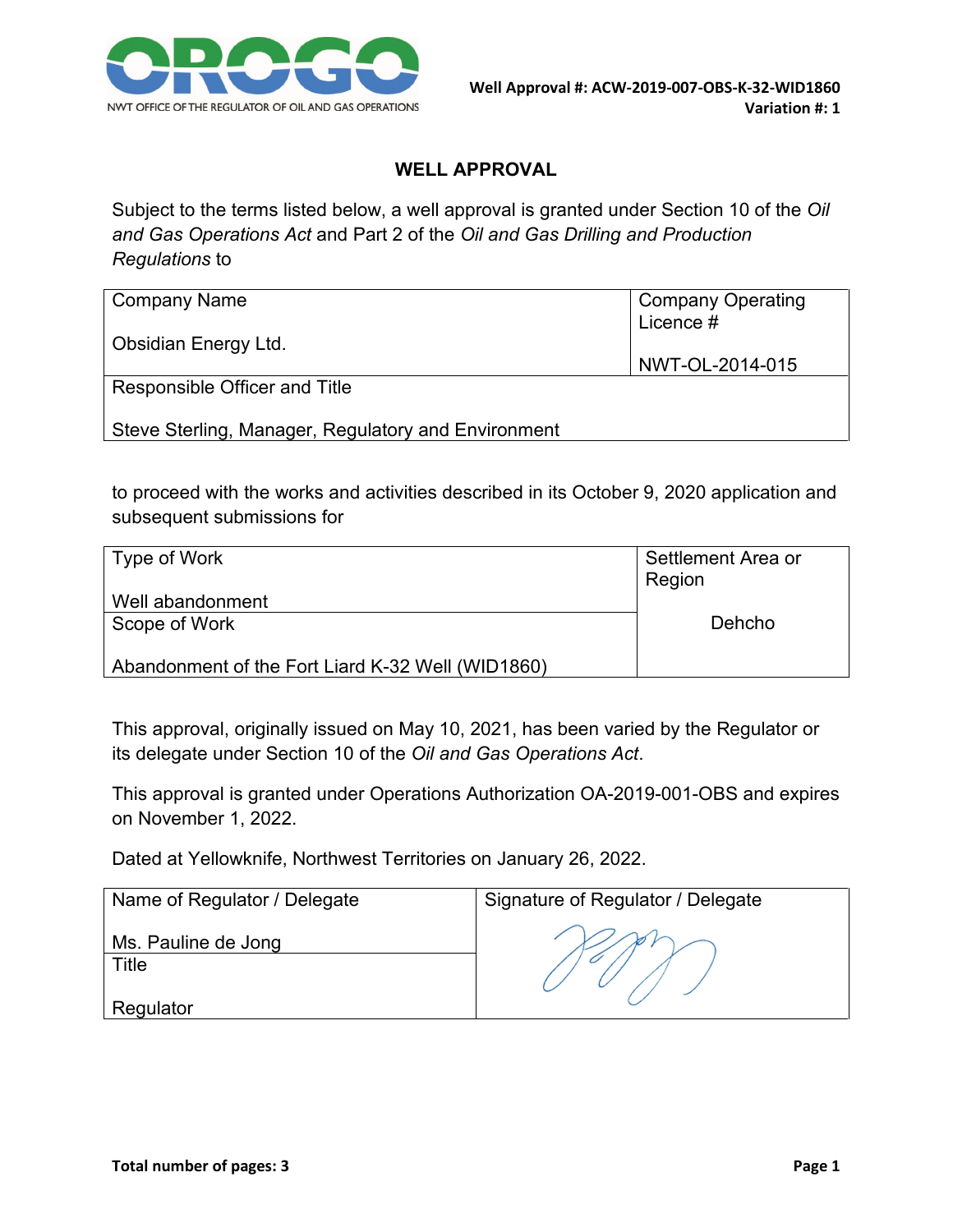

## **ADDITIONAL TERMS**

- 1. Obsidian Energy Ltd. shall cause the approved work and activities to be conducted in accordance with the requirements of the *Oil and Gas Operations Act* and the *Oil and Gas Drilling and Production Regulations*, as well as any other acts or legislation as may apply.
- 2. Obsidian Energy Ltd. shall cause the approved work and activities to be conducted in accordance with any guidelines and/or interpretation notes issued by the Regulator under section 18 of the *Oil and Gas Operations Act*.
- 3. Obsidian Energy Ltd. shall cause the approved work and activities to be conducted in accordance with the specifications, standards and other information referred to in its application received October 9, 2020, and subsequent submissions.
- 4. Obsidian Energy Ltd. shall request approval from the Regulator prior to undertaking any change to or deviation from the authorized work or activities, including but not limited to key personnel, the safety plan, the environmental protection plan and contingency plans.
- 5. Obsidian Energy Ltd. shall request approval from the Regulator prior to installation of the vented wellbore cap. The request must include:
	- i. TDS meter field sampling results;
	- ii. CALA certified laboratory results, as outlined in Appendix G of Obsidian Energy Ltd.'s well abandonment program dated March 16, 2021 – Revision 5; and
	- iii. Any additional documentation and analysis that clearly demonstrates, to the satisfaction of the Regulator, that the wellbore is filled with non-saline water in compliance with Section 6A of the *Well Suspension and Abandonment Guidelines and Interpretation Notes*.
- 6. Obsidian Energy Ltd. shall provide all staff and contractors for this program with its Emergency Response Plan and the OROGO 24-hour Incident Reporting phone number (867-445-8551) prior to commencing any work or activity.
- 7. Obsidian Energy Ltd. shall notify OROGO at least 10 days prior to the start of well abandonment operations.
- 8. Obsidian Energy Ltd. shall submit to OROGO certificates and inspection documents for any service rig, well control and associated equipment (including boilers) at least 10 days prior to the rig commencing work.
- 9. Obsidian Energy Ltd. shall submit to OROGO an updated operator contact list for this program prior to any work or activity.